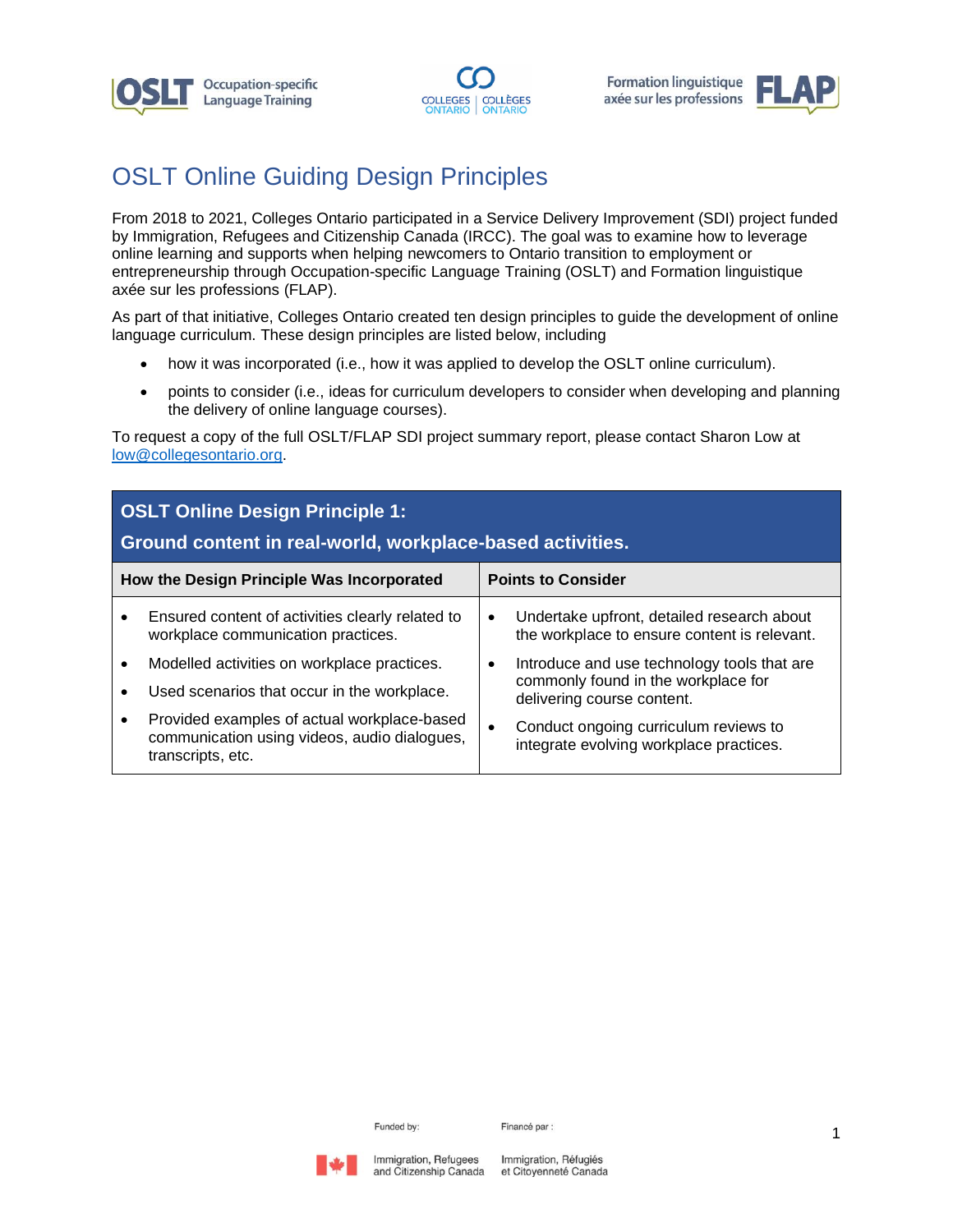





# **OSLT Online Design Principle 2:**

**Choose technology tools that serve a clear pedagogical purpose and/or learners are likely to use in the workplace.**

| How the Design Principle Was Incorporated                                                                                                                                                                                                                                                                            | <b>Points to Consider</b>                                                                                                                                                                             |  |
|----------------------------------------------------------------------------------------------------------------------------------------------------------------------------------------------------------------------------------------------------------------------------------------------------------------------|-------------------------------------------------------------------------------------------------------------------------------------------------------------------------------------------------------|--|
| <b>Pedagogical-related Tools</b><br>Used the teaching tool Voice Thread to<br>develop listening, speaking and presentation<br>skills.<br>Used the learning-management system                                                                                                                                         | Connect the technology tool with the skill<br>being taught, for example,<br>VoiceThread for practising speaking<br>$\circ$<br>situations such as introductions or<br>presentations.                   |  |
| Moodle to organize and manage the course<br>content.<br><b>Workplace-related Tools</b><br>Used common workplace technology tools to<br>practise reading and writing skills (for<br>example, Google Docs, email and Microsoft<br>Word).<br>Used the Zoom meeting application for weekly<br>٠<br>synchronous sessions. | Google Docs for writing and editing.<br>$\circ$<br>Zoom for simulating workplace meetings.<br>$\circ$<br>Ensure learners can clearly see the link<br>between each language task and the tool<br>used. |  |

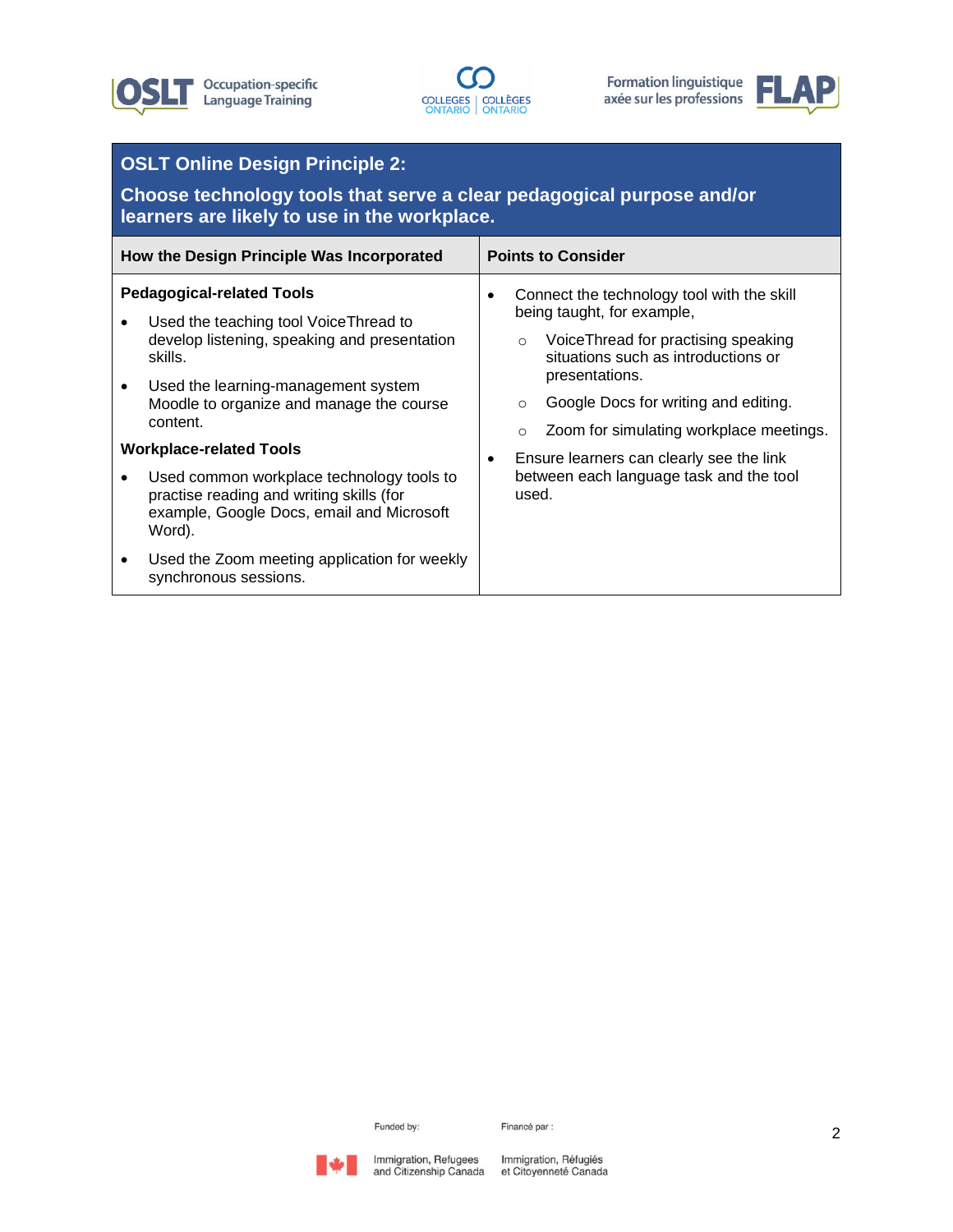





| <b>OSLT Online Design Principle 3:</b><br>Scaffold the introduction and integration of technology tools.                                                                                                                                                                                                                                                                   |                                                                                                                                                                                                                                                                                                                                                                                                                                                                                                                                                                                                                                                                                                                                                                                                                                                                                                                                                                                                                                                                        |  |  |
|----------------------------------------------------------------------------------------------------------------------------------------------------------------------------------------------------------------------------------------------------------------------------------------------------------------------------------------------------------------------------|------------------------------------------------------------------------------------------------------------------------------------------------------------------------------------------------------------------------------------------------------------------------------------------------------------------------------------------------------------------------------------------------------------------------------------------------------------------------------------------------------------------------------------------------------------------------------------------------------------------------------------------------------------------------------------------------------------------------------------------------------------------------------------------------------------------------------------------------------------------------------------------------------------------------------------------------------------------------------------------------------------------------------------------------------------------------|--|--|
| How the Design Principle Was Incorporated                                                                                                                                                                                                                                                                                                                                  | <b>Points to Consider</b>                                                                                                                                                                                                                                                                                                                                                                                                                                                                                                                                                                                                                                                                                                                                                                                                                                                                                                                                                                                                                                              |  |  |
| Introduced new tools one at a time.<br>$\bullet$<br>Introduced simple tools before introducing<br>$\bullet$<br>more complicated tools.<br>Introduced new or high-stakes content<br>$\bullet$<br>separately from introducing new tools.<br>Ensured technology tools did not overwhelm<br>$\bullet$<br>the course activities and were not more<br>complicated than the task. | Scaffold the introduction of technology tools<br>$\bullet$<br>to build learner confidence in using<br>technology and to avoid overwhelming<br>learners by requiring them to learn a new tool<br>while interacting with new content.<br>Introduce a new tool using content learners<br>$\bullet$<br>already know (for example, "Introduce<br>yourself to your classmates").<br>Apply a new tool initially to a low-stakes task<br>$\bullet$<br>(i.e., one that is not evaluated).<br>Use an incremental approach when<br>$\bullet$<br>introducing a more complicated tool. For<br>example, VoiceThread learning could start by<br>asking learners to comment on a<br>$\circ$<br>VoiceThread recording.<br>progressing to using Voice Thread to<br>$\circ$<br>create a recording.<br>culminating in using Voice Thread to<br>$\circ$<br>record a presentation.<br>Consider the length of the course or module.<br>Short-duration modules offer limited time<br>$\circ$<br>for scaffolding, which limits the number<br>and complexity of tools that can be<br>introduced. |  |  |

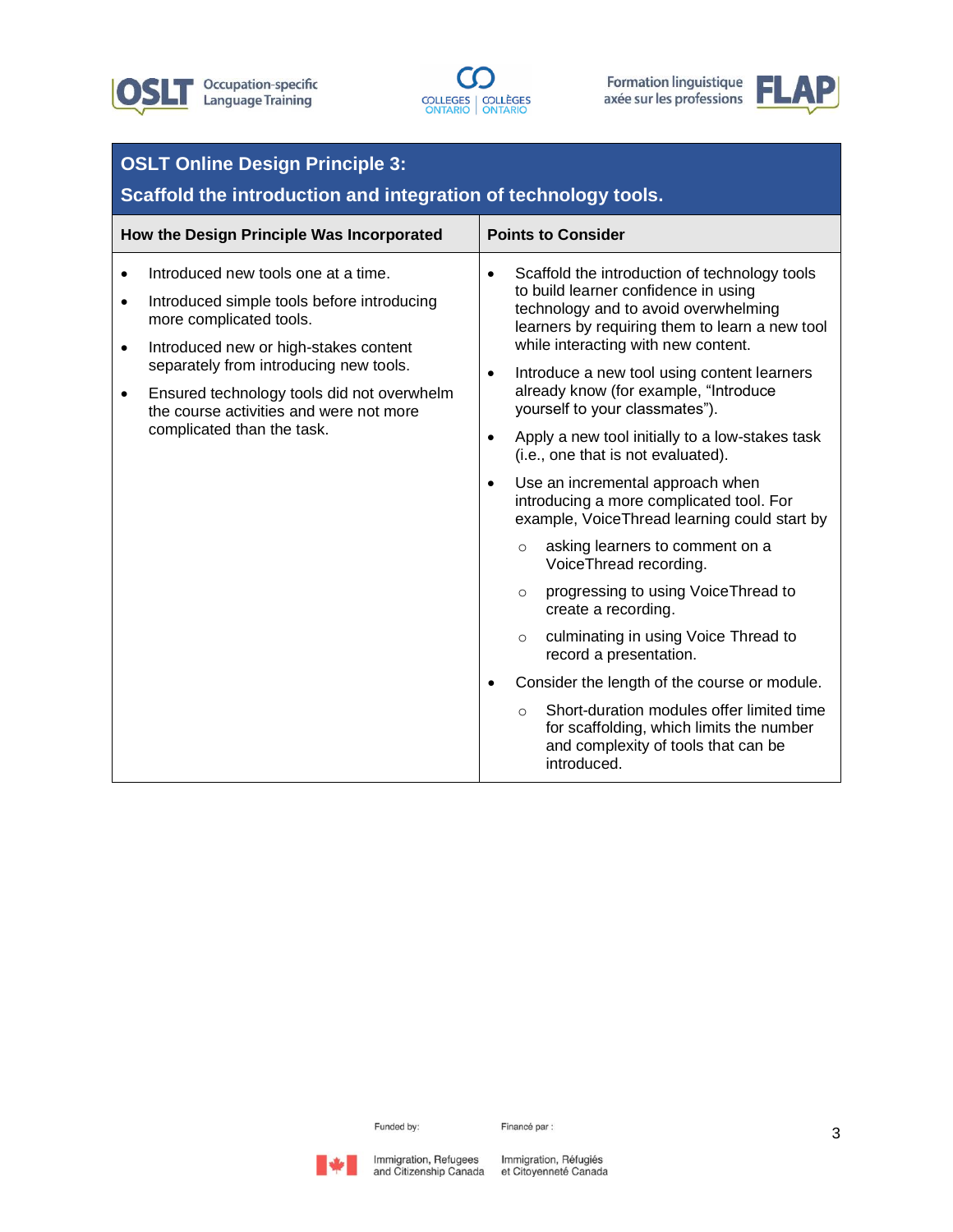





# **OSLT Online Design Principle 4:**

**Promote activities to build the digital skills required to help learners succeed in online learning.**

| How the Design Principle Was Incorporated |                                                                                                                                                                                                                                                                                                                                                                                                                                                                                                                                                                                                                                                                                                                         |                                                                            | <b>Points to Consider</b>                                                                                                                                                                                                                                                                                                                                                                                                                                                                                                                                                                                                                                                                                                                                                                                                                                                                                                                                                                                                                                                                                                                                                                                                                                                                                                                                                                                                                                                                                                                                                                         |  |
|-------------------------------------------|-------------------------------------------------------------------------------------------------------------------------------------------------------------------------------------------------------------------------------------------------------------------------------------------------------------------------------------------------------------------------------------------------------------------------------------------------------------------------------------------------------------------------------------------------------------------------------------------------------------------------------------------------------------------------------------------------------------------------|----------------------------------------------------------------------------|---------------------------------------------------------------------------------------------------------------------------------------------------------------------------------------------------------------------------------------------------------------------------------------------------------------------------------------------------------------------------------------------------------------------------------------------------------------------------------------------------------------------------------------------------------------------------------------------------------------------------------------------------------------------------------------------------------------------------------------------------------------------------------------------------------------------------------------------------------------------------------------------------------------------------------------------------------------------------------------------------------------------------------------------------------------------------------------------------------------------------------------------------------------------------------------------------------------------------------------------------------------------------------------------------------------------------------------------------------------------------------------------------------------------------------------------------------------------------------------------------------------------------------------------------------------------------------------------------|--|
|                                           | Screened learners for basic digital literacy<br>prior to course start and redirected those who<br>did not possess the skills necessary to<br>succeed.                                                                                                                                                                                                                                                                                                                                                                                                                                                                                                                                                                   | $\bullet$                                                                  | Set higher CLB-level entry requirements (for<br>example, CLB 6+) for online language training<br>courses than for the same course delivered in<br>a face-to-face format.                                                                                                                                                                                                                                                                                                                                                                                                                                                                                                                                                                                                                                                                                                                                                                                                                                                                                                                                                                                                                                                                                                                                                                                                                                                                                                                                                                                                                          |  |
| $\bullet$<br>$\bullet$                    | Articulated with learners the criteria for being<br>a successful online learner, including<br>organization and time management.<br>Created a questionnaire in the "Getting<br>$\circ$<br>Started" materials that helped learners<br>identify what is important for effective<br>learning online.<br>Discussed successful online learning<br>$\circ$<br>during the first synchronous virtual<br>meeting.<br>Encouraged faculty to assign due dates for<br>individual activities throughout the week to<br>help learners spread the work over several<br>days.<br>Ensured faculty connected with learners one-<br>on-one before the first synchronous meeting<br>using the technology chosen for the virtual<br>meetings. | $\bullet$<br>$\bullet$<br>$\bullet$<br>$\bullet$<br>$\bullet$<br>$\bullet$ | Establish an applicant-screening process and<br>checklist that identifies an applicant's digital<br>literacy level, access to technology tools and<br>attributes of success (being organized,<br>motivated and able to self-regulate).<br>Communicate to learners before course<br>registration that digital competency/literacy<br>helps them to fully engage with the content<br>and is essential for their success.<br>Ensure learners understand, before course<br>registration, the time commitment expected.<br>Provide examples of what they will be<br>introduced to in the course.<br>Schedule virtual sessions with faculty and<br>learners, either one-on-one or with small<br>groups, before the first synchronous meeting,<br>if feasible. This will<br>help learners become acquainted with the<br>$\circ$<br>faculty member and the technology.<br>identify technological concerns.<br>$\circ$<br>clarify expectations.<br>$\circ$<br>allow the first synchronous session to<br>$\circ$<br>focus on the course itself.<br>help launch the process of building<br>$\circ$<br>community and creating engagement.<br>Ensure learners have access to appropriate<br>technology and equipment since reliable<br>access to a computer is a key requirement.<br>Build capacity and establish a process for<br>$\circ$<br>lending equipment, if feasible.<br>Advise learners on community-provided<br>$\circ$<br>access to equipment and internet access.<br>Encourage faculty to actively facilitate learner<br>success. For example,<br>to help learners organize their time.<br>$\circ$ |  |
|                                           |                                                                                                                                                                                                                                                                                                                                                                                                                                                                                                                                                                                                                                                                                                                         |                                                                            | to remind learners about assignments and<br>$\circ$<br>upcoming events.                                                                                                                                                                                                                                                                                                                                                                                                                                                                                                                                                                                                                                                                                                                                                                                                                                                                                                                                                                                                                                                                                                                                                                                                                                                                                                                                                                                                                                                                                                                           |  |
|                                           |                                                                                                                                                                                                                                                                                                                                                                                                                                                                                                                                                                                                                                                                                                                         |                                                                            | to provide regular feedback and guidance.<br>$\circ$                                                                                                                                                                                                                                                                                                                                                                                                                                                                                                                                                                                                                                                                                                                                                                                                                                                                                                                                                                                                                                                                                                                                                                                                                                                                                                                                                                                                                                                                                                                                              |  |

Funded by:

Financé par :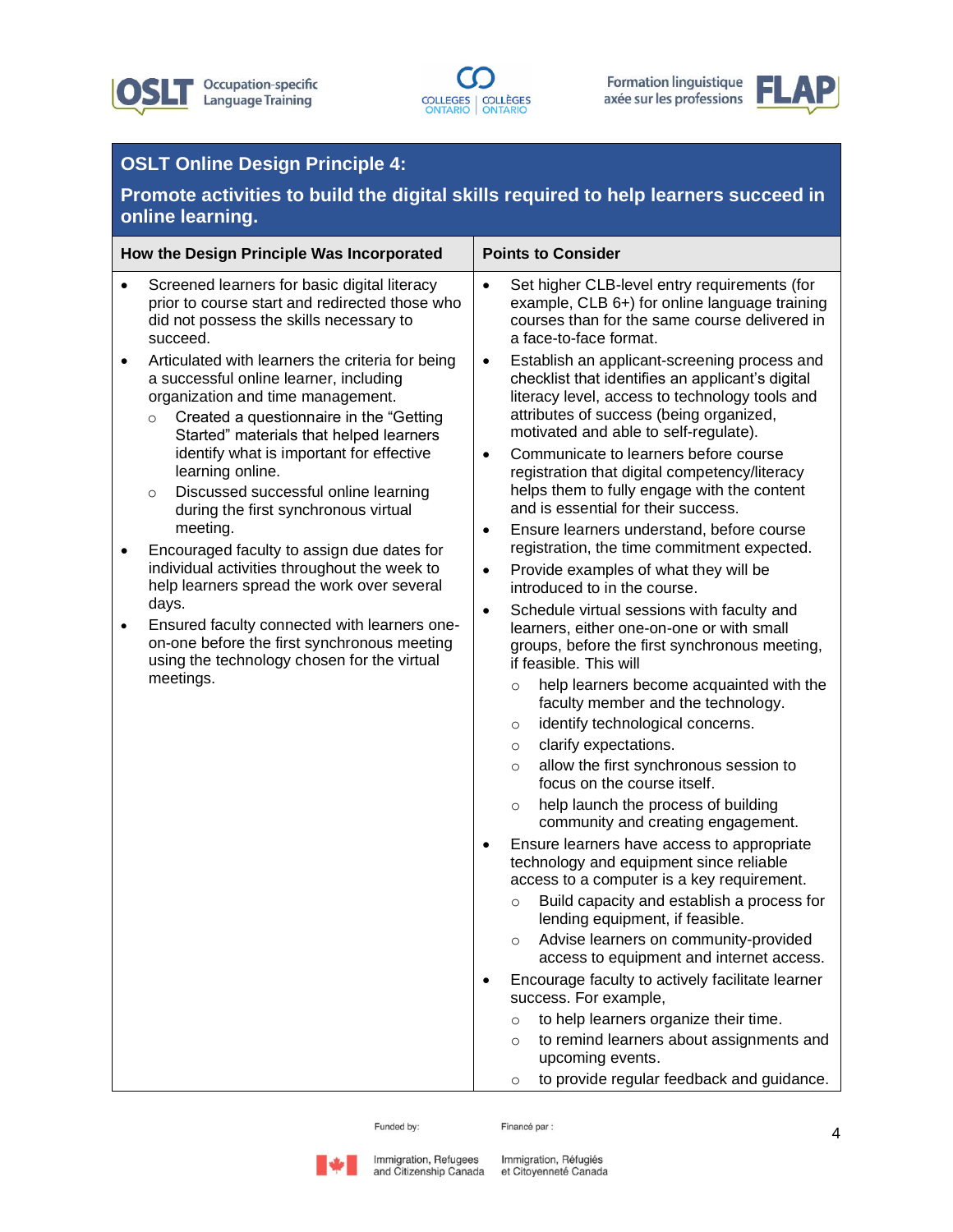





# **OSLT Online Design Principle 5:**

**Facilitate community-building through learner-learner and faculty-to-learner interactions.**

| How the Design Principle Was Incorporated |                                                                                                                                                                                                                  | <b>Points to Consider</b>                                                                                  |                                                                                                                                                                                                                         |                                                                                                                                  |
|-------------------------------------------|------------------------------------------------------------------------------------------------------------------------------------------------------------------------------------------------------------------|------------------------------------------------------------------------------------------------------------|-------------------------------------------------------------------------------------------------------------------------------------------------------------------------------------------------------------------------|----------------------------------------------------------------------------------------------------------------------------------|
|                                           | Included a variety of synchronous and<br>asynchronous interactions among learners<br>and with faculty.                                                                                                           | $\bullet$                                                                                                  | Keep in mind that the duration and context of<br>the course affects how much synchronous<br>interaction is feasible. For example,                                                                                       |                                                                                                                                  |
| $\bullet$                                 | Held weekly, 1- to 1.5-hour, synchronous<br>video conferences with the entire class.<br>Provided non-focused communication                                                                                       | $\circ$                                                                                                    | shorter-duration courses might include<br>fewer synchronous learner-to-learner<br>activities than longer duration courses.                                                                                              |                                                                                                                                  |
|                                           | opportunities for learners to engage in<br>conversations not directly related to the<br>course learning outcomes.                                                                                                |                                                                                                            | learners who work full-time might find<br>$\circ$<br>organizing synchronous activities difficult.                                                                                                                       |                                                                                                                                  |
|                                           | Included activities using a range of social and<br>collaborative interactions: pair work<br>(messaging), small-group work (forums and<br>VoiceThreads) and asynchronous,<br>independent work (wikis and forums). | $\bullet$                                                                                                  | Conduct a weekly synchronous session with<br>the whole class to provide opportunities for<br>learners to build relationships with one<br>another through whole-class activities and pair<br>and small-group activities. |                                                                                                                                  |
|                                           | Included an "Open Forum" for learners and<br>faculty to discuss topics of interest.                                                                                                                              | $\bullet$                                                                                                  | Provide multiple opportunities for learners to<br>apply their extensive life experience,<br>international experience and professional                                                                                   |                                                                                                                                  |
| $\bullet$                                 | Organized opportunities for learners to work<br>together in pairs or small groups in<br>synchronous communication.                                                                                               | experience.<br>$\bullet$<br>interaction with learners.<br>$\bullet$<br>such as Zoom or Teams to simulate a |                                                                                                                                                                                                                         | Remind faculty (through instruction notes or<br>faculty training) about the learning-<br>management system tools that facilitate |
|                                           | Emphasized in faculty instruction notes the<br>importance of their ongoing presence,<br>interaction and feedback.                                                                                                |                                                                                                            | Use the features of platforms and applications                                                                                                                                                                          |                                                                                                                                  |
|                                           | Outlined potential ways faculty could interact<br>with learners in addition to the weekly<br>synchronous virtual meeting.                                                                                        |                                                                                                            | classroom or meeting space, and use virtual<br>break-out rooms to facilitate team-building,<br>group interactions and pair work.                                                                                        |                                                                                                                                  |
|                                           |                                                                                                                                                                                                                  | $\bullet$                                                                                                  | Train faculty and support them in being<br>responsive to learners outside the<br>synchronous video-conference sessions.                                                                                                 |                                                                                                                                  |
|                                           |                                                                                                                                                                                                                  | $\bullet$                                                                                                  | Establish course enrollment numbers that<br>align with expectations for faculty interaction<br>with and feedback to learners, and<br>opportunities for learners to interact with one<br>another.                        |                                                                                                                                  |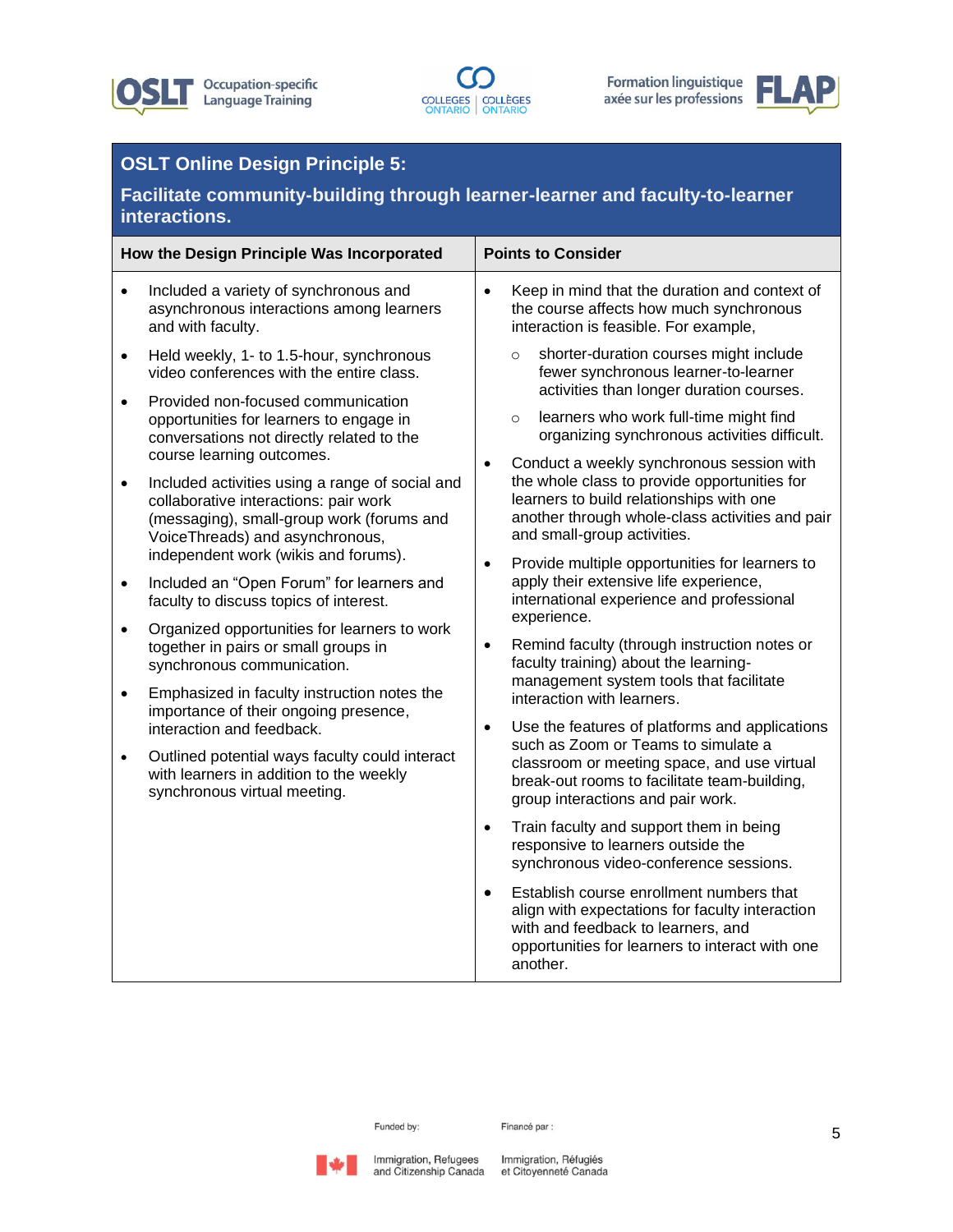





### **OSLT Online Design Principle 6:**

**Present materials in a variety of ways to create and maintain engagement and to ensure practice in all skill areas.**

| How the Design Principle Was Incorporated |                                                                                                                                                                                                                                   |           | <b>Points to Consider</b>                                                                                                                                                                                                                  |  |
|-------------------------------------------|-----------------------------------------------------------------------------------------------------------------------------------------------------------------------------------------------------------------------------------|-----------|--------------------------------------------------------------------------------------------------------------------------------------------------------------------------------------------------------------------------------------------|--|
| $\bullet$<br>$\bullet$                    | Introduced new material using a variety of<br>formats such as video, audio recordings,<br>PDFs and linked articles.<br>Included videos, audio recordings and PDFs<br>developed specifically for the course as well                | $\bullet$ | Conduct a weekly synchronous session with<br>the whole class to provide opportunities for<br>learners to communicate with multiple people<br>at the same time and to develop the ability to<br>listen, synthesize and speak spontaneously. |  |
|                                           | as those sourced from elsewhere.<br>Provided ways for learners to interact with<br>$\circ$<br>the material and one another using<br>questionnaires, quizzes, wikis, forums,<br>VoiceThreads and synchronous video<br>conferences. | $\bullet$ | Design weekly activities that include a variety<br>of ways to access and work with the content,<br>without requiring an overwhelming number of<br>different technology tools.                                                              |  |
|                                           |                                                                                                                                                                                                                                   | $\bullet$ | Select a variety of technology tools that<br>include ways to learn and practise all<br>language-skill areas.                                                                                                                               |  |
|                                           |                                                                                                                                                                                                                                   |           | Tools that help develop reading and<br>$\circ$<br>writing skills include forums, wikis and<br>PDFs.                                                                                                                                        |  |
|                                           | $\bullet$                                                                                                                                                                                                                         |           | Tools that help develop listening and<br>$\circ$<br>speaking skills include videos, audio,<br>voicemail and VoiceThread.                                                                                                                   |  |
|                                           |                                                                                                                                                                                                                                   |           | Recognize that certain topics may dictate the<br>technology tool that should be used, even if<br>that means repeating the use of that tool.                                                                                                |  |
|                                           |                                                                                                                                                                                                                                   |           | For example, if a discussion is the best<br>$\circ$<br>way to work with the content in two<br>contiguous activities, then the same tool<br>should be used for both, rather than<br>introducing another tool for the sake of<br>variety.    |  |
|                                           |                                                                                                                                                                                                                                   | $\bullet$ | Consider the course length when determining<br>the variety and number of technology tools<br>that can be introduced without overwhelming<br>learners.                                                                                      |  |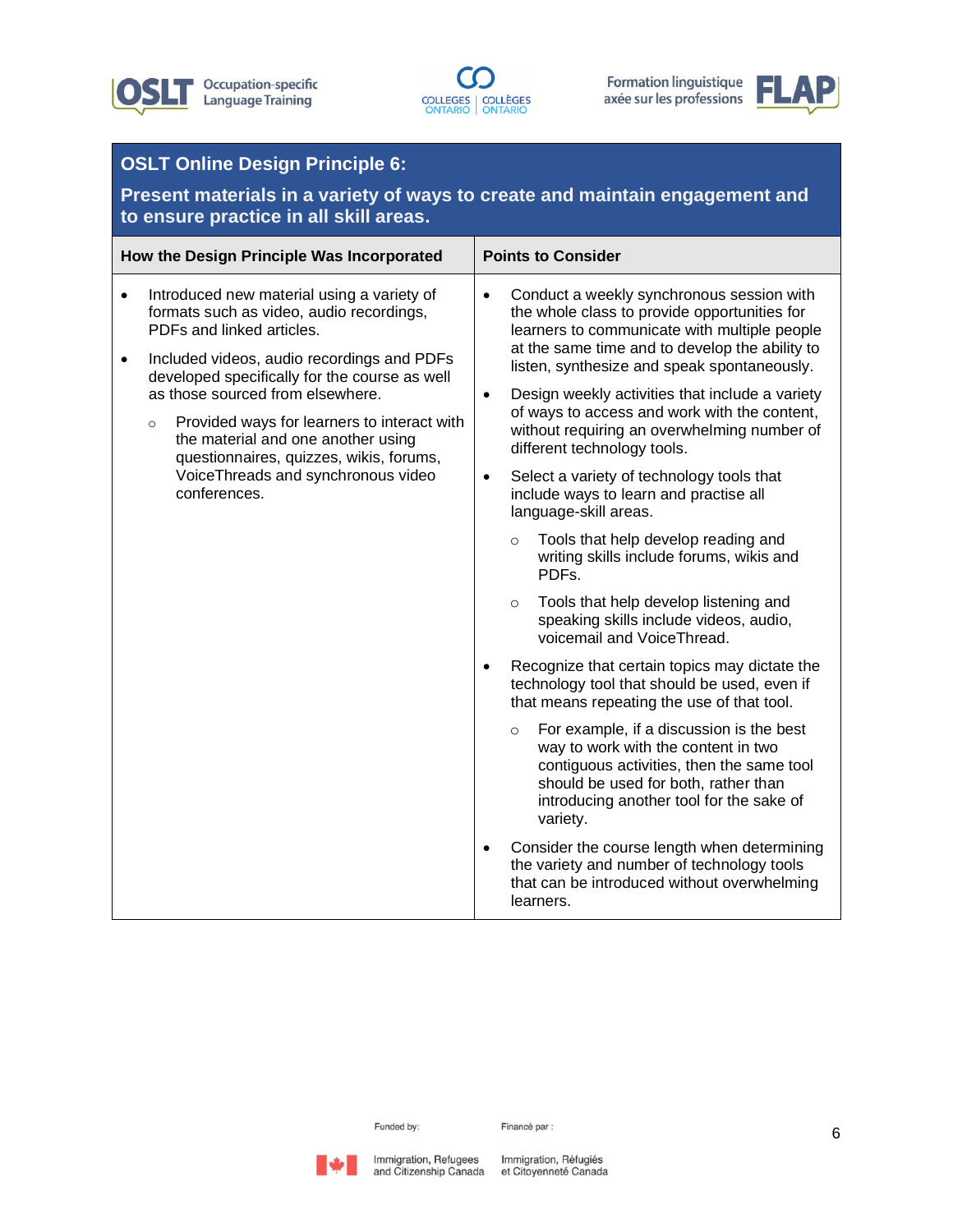





# **OSLT Online Design Principle 7:**

**Use a combination of self-directed, interactive and facilitated learning to build communication skills.**

| How the Design Principle Was Incorporated |                                                                                                                                                                                                                                                                                                             | <b>Points to Consider</b> |                                                                                                                                                                                                                                                                                                                 |
|-------------------------------------------|-------------------------------------------------------------------------------------------------------------------------------------------------------------------------------------------------------------------------------------------------------------------------------------------------------------|---------------------------|-----------------------------------------------------------------------------------------------------------------------------------------------------------------------------------------------------------------------------------------------------------------------------------------------------------------|
|                                           | Included required, weekly, individually<br>completed activities (questionnaires and<br>reading/listening quizzes), faculty-facilitated<br>activities (forums, Google Docs,<br>VoiceThreads and virtual conferences) and<br>interactive activities with other learners (wikis,<br>forums and Voice Threads). |                           | Structure the course to maximize engagement<br>and learning by allowing learners to move<br>ahead on their own as well as providing<br>faculty feedback where appropriate.<br>Design the course to include opportunities for<br>learners to interact with one another both<br>asynchronously and synchronously. |
|                                           | Included a weekly mandatory, 1- to 1.5-hour<br>synchronous video conference with the whole<br>class.                                                                                                                                                                                                        |                           | Include a mandatory synchronous virtual video<br>conference for the whole class.                                                                                                                                                                                                                                |
| $\bullet$                                 | Provided learners with access to optional,<br>self-directed-learning activities to supplement<br>the curriculum.                                                                                                                                                                                            |                           |                                                                                                                                                                                                                                                                                                                 |

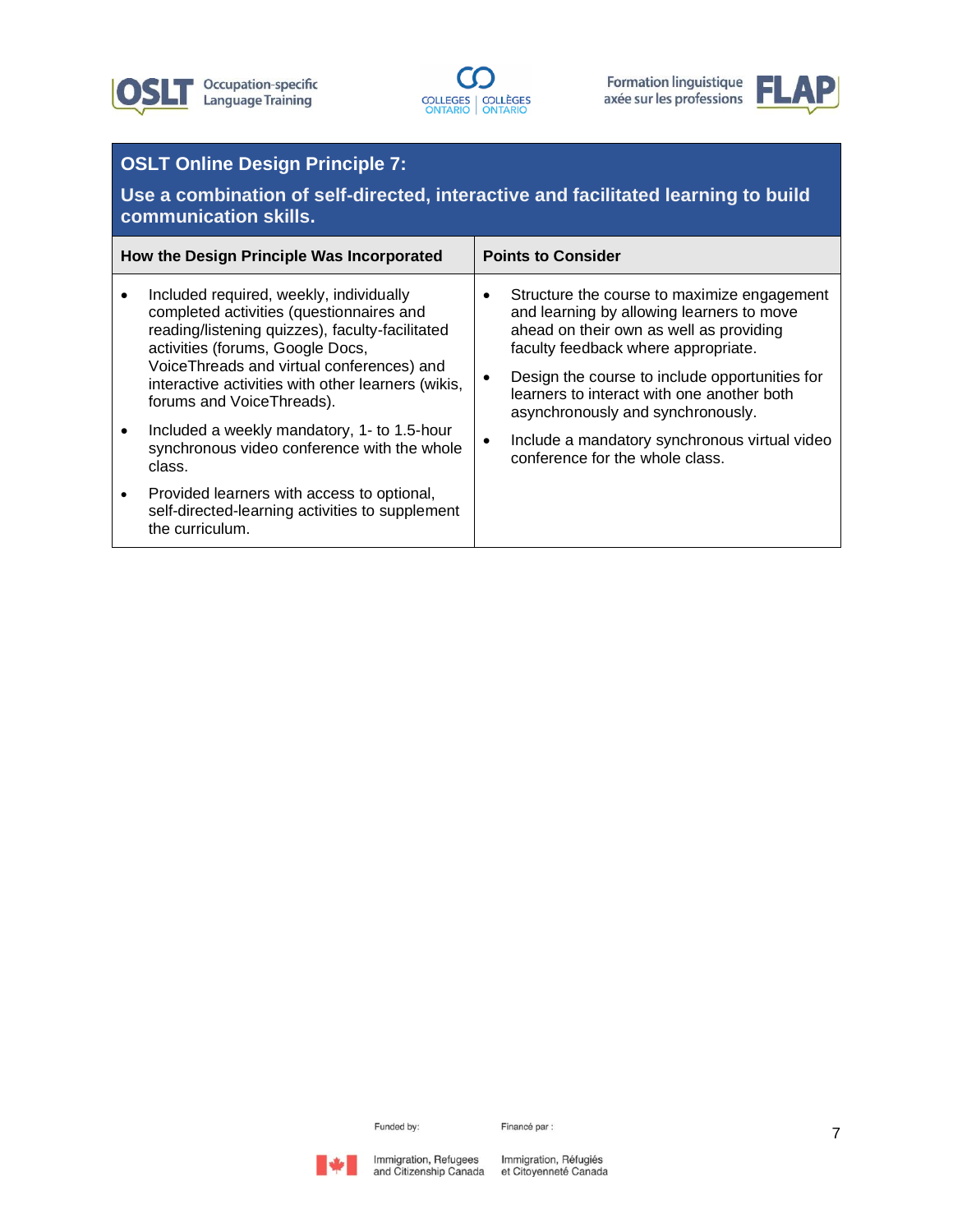





## **OSLT Online Design Principle 8:**

**Provide opportunities to practise accuracy and fluency in reading, writing, listening and speaking.**

| How the Design Principle Was Incorporated |                                                                                                                                                                                                                                                                                                                                                                                                                                                                                                                                                                 | <b>Points to Consider</b> |                                                                                                                                                                                                                                                                                                                                                                                                                                                                                                                                                                                                                                                                                                                                                                                                                                                                             |  |
|-------------------------------------------|-----------------------------------------------------------------------------------------------------------------------------------------------------------------------------------------------------------------------------------------------------------------------------------------------------------------------------------------------------------------------------------------------------------------------------------------------------------------------------------------------------------------------------------------------------------------|---------------------------|-----------------------------------------------------------------------------------------------------------------------------------------------------------------------------------------------------------------------------------------------------------------------------------------------------------------------------------------------------------------------------------------------------------------------------------------------------------------------------------------------------------------------------------------------------------------------------------------------------------------------------------------------------------------------------------------------------------------------------------------------------------------------------------------------------------------------------------------------------------------------------|--|
|                                           | Created fluency-targeted reading and writing<br>opportunities using forums, wikis and<br>questionnaires, where the focus was on<br>communicating ideas rather than on the<br>accuracy of the writing.<br>Used email, Google Docs, Microsoft Word<br>and quizzes to provide opportunities to focus<br>on the accuracy of writing and reading<br>comprehension.<br>Used asynchronous activities (using<br>VoiceThread, videos and audio recordings)<br>and synchronous activities (through Zoom) to<br>develop accuracy and fluency in speaking<br>and listening. | $\bullet$<br>$\bullet$    | Encourage faculty to clearly identify the focus<br>of each activity or task as either accuracy or<br>fluency.<br>Fluency activities require faculty to<br>$\circ$<br>consciously focus on assessing whether<br>learners communicated their ideas, rather<br>than whether they did so accurately (for<br>example, grammatically), even if a written<br>format is used.<br>Explicitly address and reinforce this<br>$\circ$<br>approach in an online-learning<br>environment because much of the content<br>is in written format. It is tempting for<br>faculty to correct text and for learners to<br>expect this correction, even when the<br>activity is meant to mimic a free-flowing<br>conversation to practise fluency.<br>Ensure the curriculum clearly outlines the<br>focus of a task as targeting accuracy or<br>fluency.<br>Coach learners so they understand the |  |
|                                           |                                                                                                                                                                                                                                                                                                                                                                                                                                                                                                                                                                 |                           | difference between feedback on accuracy and<br>feedback on fluency. This will help them<br>manage their expectations around faculty<br>feedback.                                                                                                                                                                                                                                                                                                                                                                                                                                                                                                                                                                                                                                                                                                                            |  |

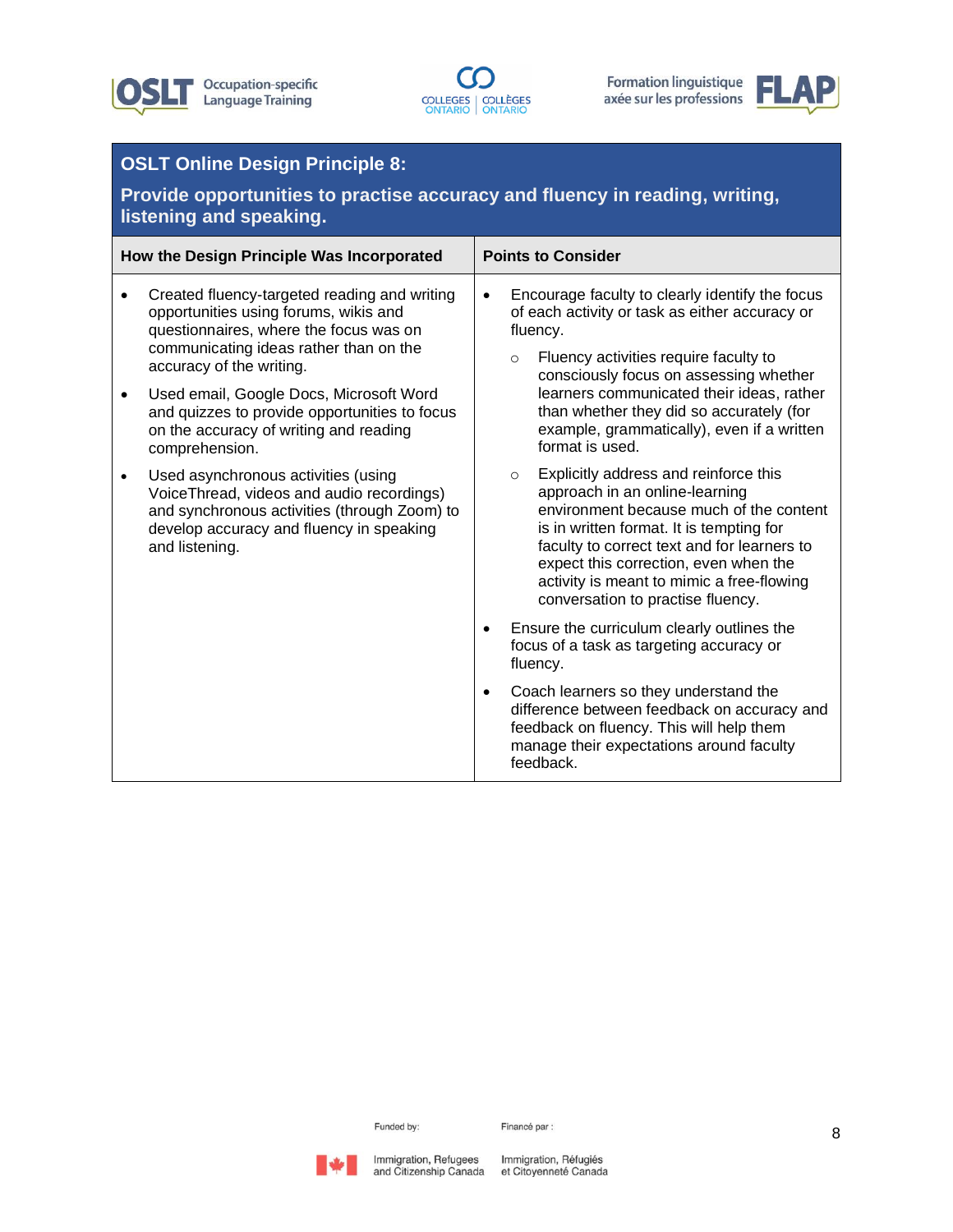





#### **OSLT Online Design Principle 9: Ensure learner evaluation reflects the content and goals of the course. How the Design Principle Was Incorporated Points to Consider Outcomes** • Geared course topics and practice activities directly toward achieving course outcomes. • Related course outcomes to workplace-based communication tasks. • Outlined outcomes to learners at the beginning of the course, and referred to them during the teaching and practice activities. • Used target descriptors with a four-point rating scale to determine achievement of course outcomes. **Learner Evaluation** • Evaluated task performance against a performance standard (target descriptors). • Trained faculty to apply each target descriptor's rating scale and calibration. • Discussed target descriptors with learners at the beginning of the course. • Ensured performance-based evaluation tasks reflected the language skills taught. • Used formative and summative evaluation tasks. **Feedback** • Provided formative and summative feedback using target descriptors. • Based the type and amount of formative feedback on the length of the course. • Ensure outcomes are achievable within the duration of the course. • Align the amount of testing with course duration. o In short-duration online courses, it is inefficient to be continually testing learners. • In courses of shorter duration without time for formal, interim tasks for learner evaluation, it is useful to find another way to provide outcomes-targeted formative feedback during practice activities. If learner evaluation tasks are performancebased, faculty need calibration training sessions to ensure consistent evaluation across multiple deliveries.

Funded by:



Immigration, Refugees Immigration, Réfugiés and Citizenship Canada et Citoyenneté Canada